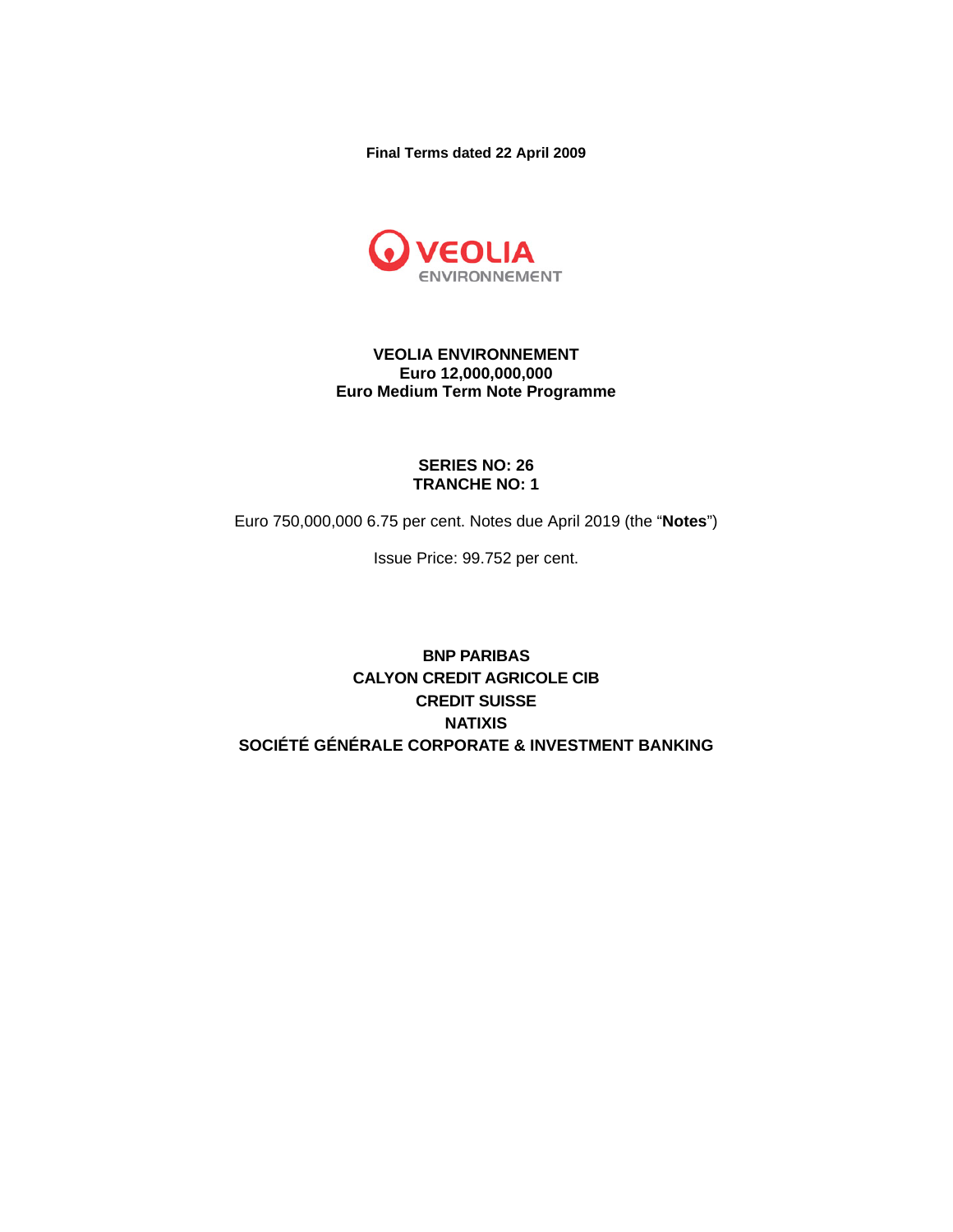#### **PART A – CONTRACTUAL TERMS**

Terms used herein shall be deemed to be defined as such for the purposes of the Conditions set forth in the base prospectus dated 8 April 2009 (the "**Base Prospectus**") which received visa n°09-083 from the *Autorité des marchés financiers* ("**AMF**") in France on 8 April 2009 which constitutes a prospectus for the purposes of Directive 2003/71/EC (the "**Prospectus Directive**"). This document constitutes the Final Terms of the Notes described herein for the purposes of Article 5.4 of the Prospectus Directive and must be read in conjunction with the Base Prospectus. Full information on the Issuer and the offer of the Notes is only available on the basis of the combination of these Final Terms and the Base Prospectus. The Base Prospectus is available for viewing at the office of the Fiscal Agent and the Paying Agent and on the websites of (a) the AMF (www.amf-france.org) and (b) Veolia Environnement (the "**Issuer**") (www.veolia.com) and copies may be obtained from Veolia Environnement, 36-38 avenue Kléber, 75116 Paris, France.

| 1            | (i)                                                | Issuer:                                  | Veolia Environnement                             |
|--------------|----------------------------------------------------|------------------------------------------|--------------------------------------------------|
| $\mathbf{2}$ | (i)                                                | Series Number:                           | 26                                               |
|              | (ii)                                               | Tranche Number:                          | 1                                                |
| 3            |                                                    | <b>Specified Currency or Currencies:</b> | Euro ("EUR")                                     |
| 4            |                                                    | Aggregate Nominal Amount:                |                                                  |
|              | (i)                                                | Series:                                  | EUR 750,000,000                                  |
|              | (ii)                                               | Tranche:                                 | EUR 750,000,000                                  |
| 5            |                                                    | <b>Issue Price:</b>                      | 99.752 per cent. of the Aggregate Nominal Amount |
| 6            |                                                    | Specified Denomination(s):               | EUR 1,000                                        |
| 7            | (i)                                                | <b>Issue Date:</b>                       | 24 April 2009                                    |
|              | (ii)                                               | <b>Interest Commencement</b>             |                                                  |
|              |                                                    | Date:                                    | 24 April 2009                                    |
| 8            |                                                    | <b>Maturity Date:</b>                    | 24 April 2019                                    |
| 9            | Interest Basis:                                    |                                          | 6.75 per cent. Fixed Rate                        |
|              |                                                    |                                          | (further particulars specified below)            |
| 10           |                                                    | Redemption/Payment Basis:                | Redemption at par                                |
| 11           | Change of Interest or<br>Redemption/Payment Basis: |                                          | Not Applicable                                   |
| 12           |                                                    | Put/Call Option:                         | Not Applicable                                   |
| 13           | (i)                                                | Status of the Notes:                     | <b>Unsubordinated Notes</b>                      |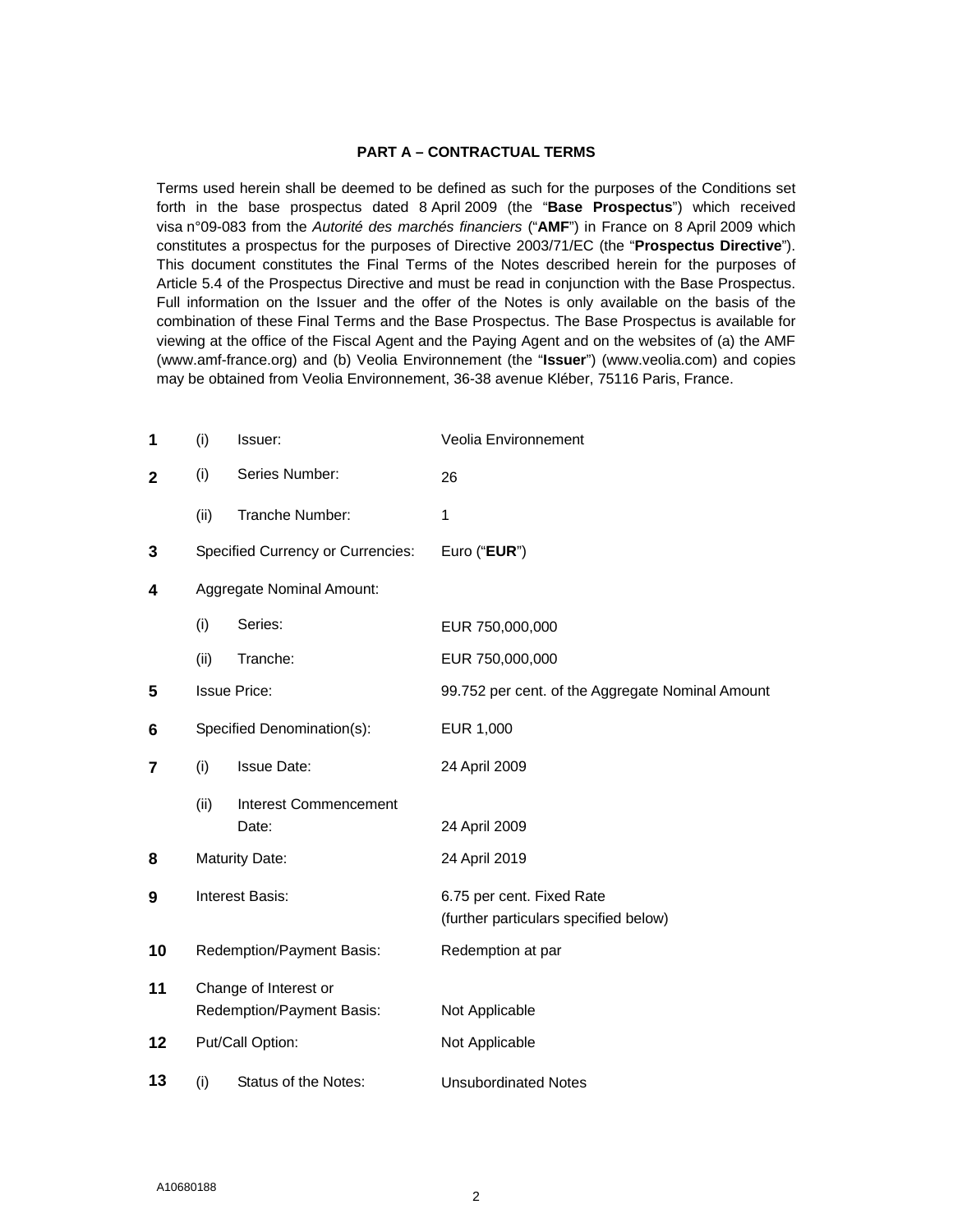| (ii) | Dates of corporate<br>authorisations for issuance |                                                                                                                                                                                                                               |
|------|---------------------------------------------------|-------------------------------------------------------------------------------------------------------------------------------------------------------------------------------------------------------------------------------|
|      | of the Notes:                                     | Decision dated 20 April 2009 of Mr. Henri Proglio,<br>chairman of the Conseil d'administration and CEO of<br>Veolia Environnement, acting pursuant to the decision<br>of the Conseil d'administration of Veolia Environnement |
|      |                                                   | dated 25 March 2008                                                                                                                                                                                                           |

14 Method of distribution: Syndicated

# **PROVISIONS RELATING TO INTEREST (IF ANY) PAYABLE**

| 15                                       |                                                        | <b>Fixed Rate Note Provisions</b>                                                                        | Applicable                                           |  |
|------------------------------------------|--------------------------------------------------------|----------------------------------------------------------------------------------------------------------|------------------------------------------------------|--|
|                                          | (i)                                                    | Rate of Interest:                                                                                        | 6.75 per cent. per annum payable annually in arrear. |  |
|                                          | (ii)                                                   | Interest Payment Date(s):                                                                                | 24 April in each year commencing on 24 April 2010.   |  |
|                                          | (iii)                                                  | <b>Fixed Coupon Amount:</b>                                                                              | EUR 67.5 per EUR 1,000 in nominal amount.            |  |
|                                          | (iv)                                                   | <b>Broken Amount:</b>                                                                                    | Not Applicable                                       |  |
|                                          | (v)                                                    | Day Count Fraction<br>(Condition 5(j)):                                                                  | Actual/Actual-ICMA (unadjusted)                      |  |
|                                          | (vi)                                                   | Other terms relating to the<br>method<br>of<br>calculating<br>Fixed<br>Rate<br>interest<br>for<br>Notes: | Not Applicable                                       |  |
|                                          | (vii)                                                  | Determination<br>Date(s)<br>(Condition 5(a)):                                                            | 24 April in each year                                |  |
| 16                                       |                                                        | <b>Floating Rate Provisions</b>                                                                          | Not Applicable                                       |  |
| 17                                       |                                                        | <b>Zero Coupon Note Provisions</b>                                                                       | Not Applicable                                       |  |
| 18                                       | <b>Index Linked Interest Note</b><br><b>Provisions</b> |                                                                                                          | Not Applicable                                       |  |
| 19                                       | <b>Dual Currency Note Provisions</b>                   |                                                                                                          | Not Applicable                                       |  |
| <b>PROVISIONS RELATING TO REDEMPTION</b> |                                                        |                                                                                                          |                                                      |  |
| 20                                       | <b>Call Option</b>                                     |                                                                                                          | Not Applicable                                       |  |
| 21                                       | <b>Put Option</b>                                      |                                                                                                          | Not Applicable                                       |  |
| 22                                       | each Note                                              | <b>Final Redemption Amount of</b>                                                                        | EUR 1,000 per Note of EUR 1,000 Specified            |  |
|                                          |                                                        |                                                                                                          | Denomination                                         |  |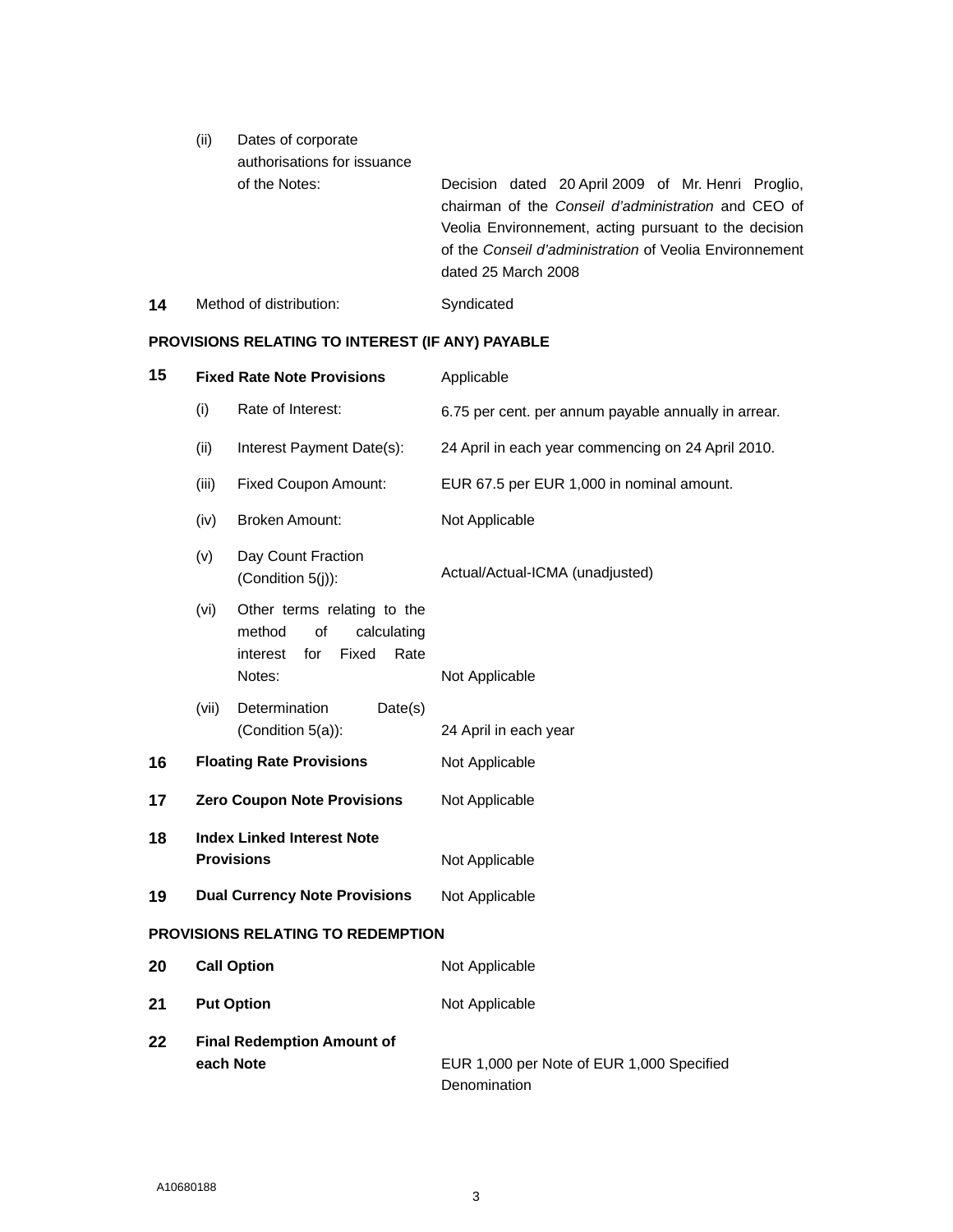#### **23 Early Redemption Amount**

(i) Early Redemption Amount(s) of each Note payable on redemption for taxation reasons (Condition 6(f)) or an event of default (Condition 9) and/or the method of calculating the same (if required or if different from that set out in

the Conditions): EUR 1,000 per Note of EUR 1,000 Specified **Denomination** 

- (ii) Redemption for taxation reasons permitted on days other than Interest Payment Dates (Condition 6(f)): Yes
- (iii) Unmatured Coupons to become void upon early redemption (Bearer Notes only) (Condition 7(f)): Not Applicable

#### **GENERAL PROVISIONS APPLICABLE TO THE NOTES**

**comprising the Issue Price and** 

| 24<br><b>Form of Notes:</b> |       |                                                                                                                               | <b>Dematerialised Notes</b>             |  |
|-----------------------------|-------|-------------------------------------------------------------------------------------------------------------------------------|-----------------------------------------|--|
|                             | (i)   | Form of Dematerialised<br>Notes:                                                                                              | Bearer dematerialised form (au porteur) |  |
|                             | (ii)  | <b>Registration Agent:</b>                                                                                                    | Not Applicable                          |  |
|                             | (iii) | <b>Temporary Global</b><br>Certificate:                                                                                       | Not Applicable                          |  |
|                             | (iv)  | Materialised Note Agent:                                                                                                      | Not Applicable                          |  |
|                             | (v)   | Applicable TEFRA<br>exemption:                                                                                                | Not Applicable                          |  |
| 25                          |       | <b>Financial Centre(s) (Condition</b><br>7(h)) or other special provisions<br>relating to payment dates:                      | Not Applicable                          |  |
| 26                          |       | Talons for future Coupons or<br>Receipts to be attached<br>to<br>Definitive Notes (and dates on<br>which such Talons mature): | Not Applicable                          |  |
| 27                          |       | Details relating to Partly Paid<br>Notes: amount of each payment                                                              |                                         |  |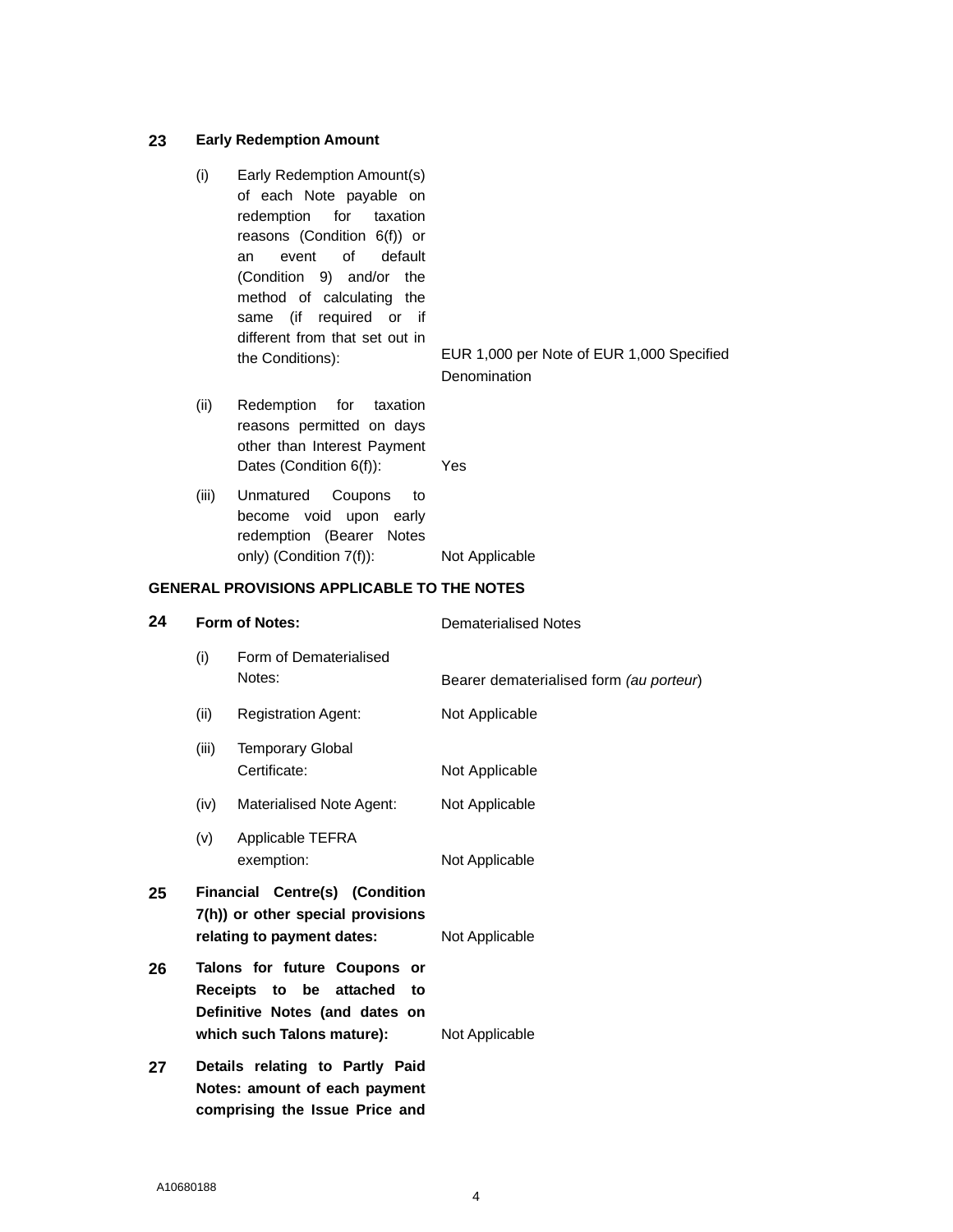|    | date on which payment is to be<br>made and consequences (if any)<br>of failure to pay, including any<br>right of the Issuer to forfeit the<br>Notes and interest due on late |                                                                                                                               |
|----|------------------------------------------------------------------------------------------------------------------------------------------------------------------------------|-------------------------------------------------------------------------------------------------------------------------------|
|    | payment:                                                                                                                                                                     | Not Applicable                                                                                                                |
| 28 | Details relating to Instalment<br>Notes:                                                                                                                                     | Not Applicable                                                                                                                |
| 29 | Redenomination,<br>renominalisation and                                                                                                                                      |                                                                                                                               |
|    | reconventioning provisions:                                                                                                                                                  | Not Applicable                                                                                                                |
| 30 | <b>Consolidation provisions:</b>                                                                                                                                             | Not Applicable                                                                                                                |
| 31 | Masse:                                                                                                                                                                       | Applicable                                                                                                                    |
|    |                                                                                                                                                                              | The initial Representative will be:<br>Stéphanie Besse<br><b>Natixis</b><br>47 quai d'Austerlitz<br>75013 Paris<br>France     |
|    |                                                                                                                                                                              | The alternative Representative will be:<br>Franck Hergault<br><b>Natixis</b><br>47 quai d'Austerlitz<br>75013 Paris<br>France |
|    |                                                                                                                                                                              | The Representative will not receive any remuneration.                                                                         |
| 32 | Other final terms:                                                                                                                                                           | Not Applicable                                                                                                                |
|    |                                                                                                                                                                              |                                                                                                                               |

### **DISTRIBUTION**

**33** (i) If syndicated, names and addresses of Managers and underwriting commitments: **BNP PARIBAS** 

10 Harewood Avenue London NW1 6AA United Kingdom Underwriting commitment of EUR 150,000,000

## **CALYON**

9, quai du Président Paul Doumer 92920 La Défense Paris Cedex France Underwriting commitment of EUR 150,000,000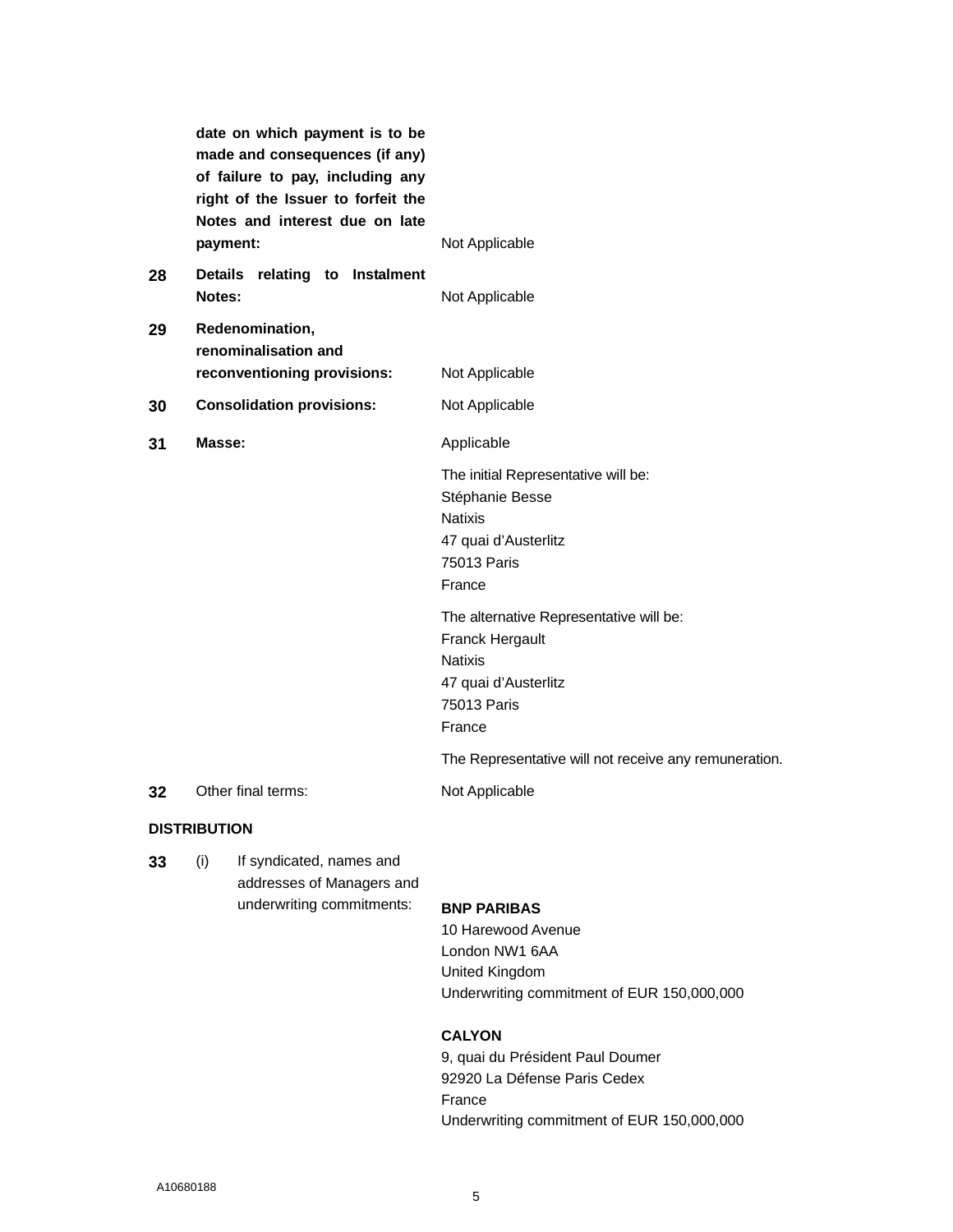|    |       |                                                   | <b>Credit Suisse Securities (Europe) Limited</b><br>One Cabot Square<br>London, E14 4QJ<br>United Kingdom<br>Underwriting commitment of EUR 150,000,000 |
|----|-------|---------------------------------------------------|---------------------------------------------------------------------------------------------------------------------------------------------------------|
|    |       |                                                   | <b>Natixis</b><br>47 quai d'Austerlitz<br>75013 Paris<br>France<br>Underwriting commitment of EUR 150,000,000                                           |
|    |       |                                                   | Société Générale<br>Tour Société Générale<br>17, cours Valmy<br>92987 Paris-La Défense Cedex<br>France<br>Underwriting commitment of EUR 150,000,000    |
|    | (ii)  | Date of Subscription<br>Agreement:                | 22 April 2009                                                                                                                                           |
|    | (iii) | Stabilising Manager (if any):                     | <b>Natixis</b>                                                                                                                                          |
| 34 |       | If non-syndicated, name and<br>address of Dealer: | Not Applicable                                                                                                                                          |
| 35 |       | <b>Total commission and</b><br>concession:        | 0.25 per cent. of the Aggregate Nominal Amount                                                                                                          |
| 36 |       | <b>Additional selling restrictions:</b>           | Not Applicable                                                                                                                                          |

## **LISTING AND ADMISSION TO TRADING APPLICATION**

These Final Terms comprise the final terms required to list and have admitted to trading the issue of Notes described herein pursuant to the Euro 12,000,000,000 Euro Medium Term Note Programme of the Issuer.

## **RESPONSIBILITY**

The Issuer accepts responsibility for the information contained in these Final Terms.

Signed on behalf of Veolia Environnement:

Duly represented by: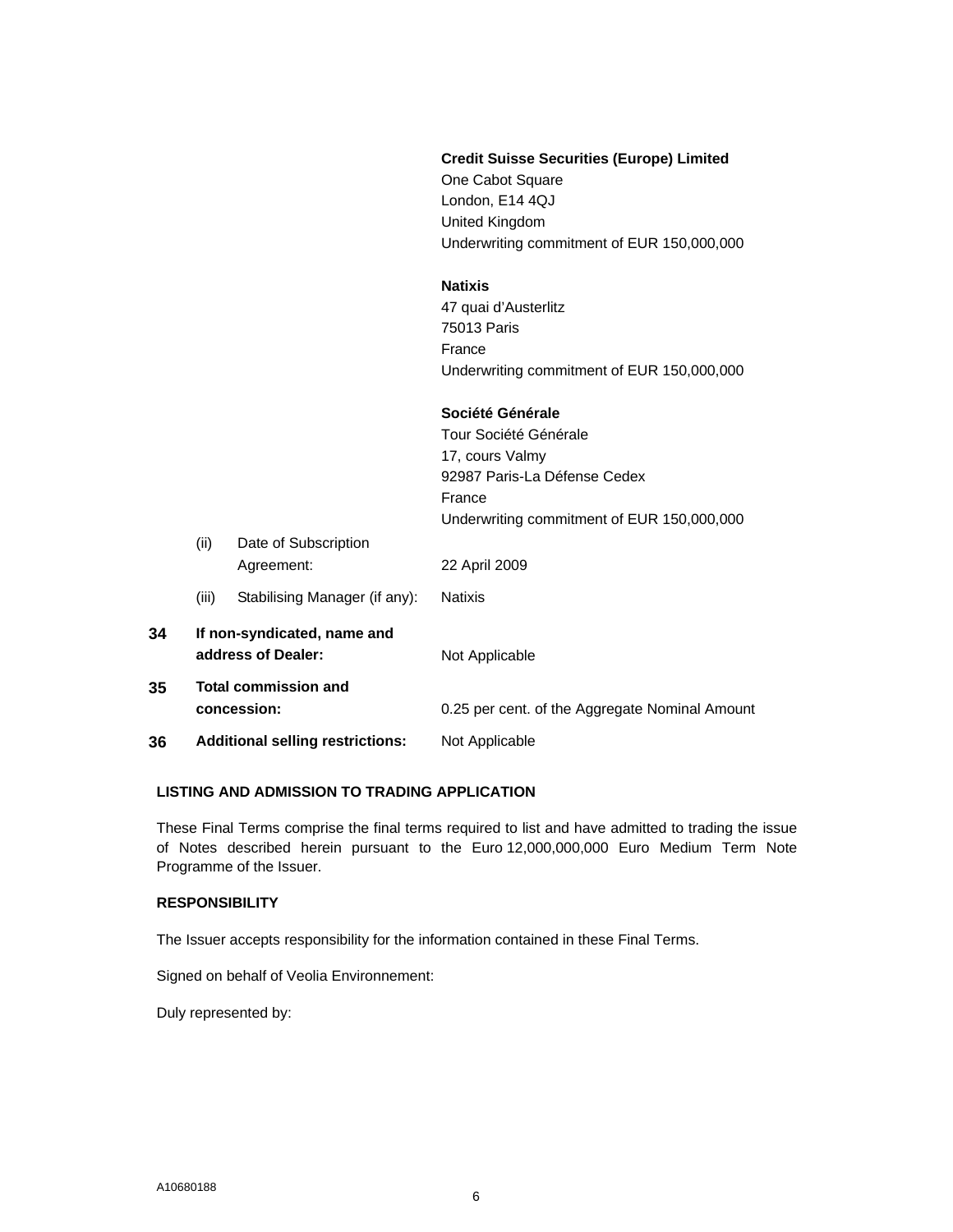#### **PART B – OTHER INFORMATION**

#### **1. RISK FACTORS**

Not Applicable

## **2. LISTING**

| (i)   | Listing:                                                      | <b>Euronext Paris</b>                                                                                                                |
|-------|---------------------------------------------------------------|--------------------------------------------------------------------------------------------------------------------------------------|
| (ii)  | Admission to trading:                                         | Application has been made for the Notes to be<br>listed and admitted to trading on Euronext Paris<br>with effect from 24 April 2009. |
| (iii) | Additional publication of Base<br>Prospectus and Final Terms: | Not Applicable                                                                                                                       |
| (iv)  | Regulated<br>markets<br>or<br>equivalent markets on which.    |                                                                                                                                      |

equivalent markets on which, to the knowledge of the issuer, securities of the same class of the securities to be offered or admitted to trading are already admitted to trading: Not Applicable

#### **3. RATINGS**

The Notes to be issued have been rated:

S & P: BBB+ (with negative outlook)

Moody's: A3 (with negative outlook)

Notes rated 'BBB' by S&P exhibit adequate protection parameters. However, adverse economic conditions or changing circumstances are more likely to lead to a weakened capacity of the obligor to meet its financial commitment on the Notes. The addition of a plus (+) sign shows relative standing within the major rating category.

A S&P's rating outlook assesses the potential direction of a long-term credit rating over the intermediate term (typically six months to two years). In determining a rating outlook, consideration is given to any changes in the economic and/or fundamental business conditions. An outlook is not necessarily a precursor of a rating change or future credit watch action. A negative outlook means that a rating may be lowered.

Notes rated 'A' by Moody's are considered upper-medium grade and are subject to low credit risk. The modifier '3' indicates a ranking in the lower end of that generic rating category.

A Moody's rating outlook is an opinion regarding the likely direction of an issuer's rating over the medium term. The rating outlook assigned to the Notes fall into the Negative (NEG) category.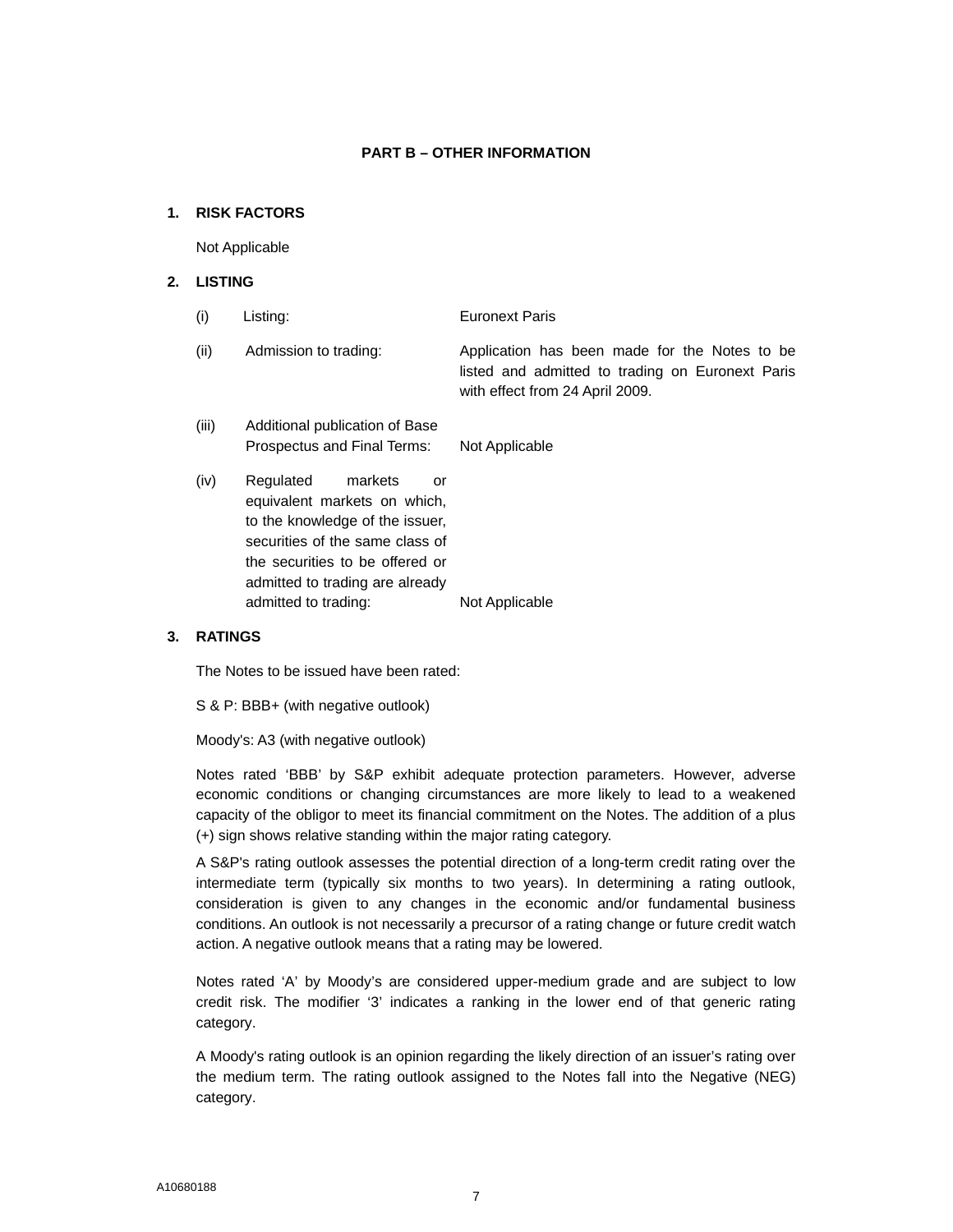#### **4. NOTIFICATION**

Not Applicable

### **5. INTERESTS OF NATURAL AND LEGAL PERSONS INVOLVED IN THE ISSUE**

 So far as the Issuer is aware, no person involved in the offer of the Notes has an interest material to the offer.

## **6. THIRD PARTY INFORMATION AND STATEMENT BY EXPERTS AND DECLARATIONS OF ANY INTEREST**

Not Applicable

#### **7. REASONS FOR THE OFFER, ESTIMATED NET PROCEEDS AND TOTAL EXPENSES**

|    | (i)   | Reasons for the offer:    | The net proceeds of the issue of the Notes will be<br>used for the Issuer's general corporate purposes. |
|----|-------|---------------------------|---------------------------------------------------------------------------------------------------------|
|    | (ii)  | Estimated net proceeds:   | EUR 746,265,000                                                                                         |
|    | (iii) | Estimated total expenses: | EUR 12,500 (estimated listing fees)                                                                     |
| 8. | YIFLD |                           |                                                                                                         |

**8.** 

Indication of yield: 6.785 per cent. per annum.

Calculated at the Issue Date in accordance with the ICMA method, which determines the effective interest rate of the Notes taking into account accrued interest on a daily basis on the Issue Date.

As set out above, the yield is calculated at the Issue Date on the basis of the Issue Price. It is not an indication of future yield.

## **9. OPERATIONAL INFORMATION**

| ISIN Code:                 |                                                                                      | FR0010750489   |
|----------------------------|--------------------------------------------------------------------------------------|----------------|
| Common Code:               |                                                                                      | 042485977      |
| Depositaries:              |                                                                                      |                |
| (i)<br>Central Depositary: | Euroclear France to act as                                                           | Yes            |
| (ii)<br>Luxembourg:        | Common depositary<br>for<br>Euroclear and Clearstream                                | No             |
| Euroclear                  | Any clearing system(s) other than<br>and Clearstream,<br>Luxembourg and the relevant |                |
| identification number(s):  |                                                                                      | Not Applicable |